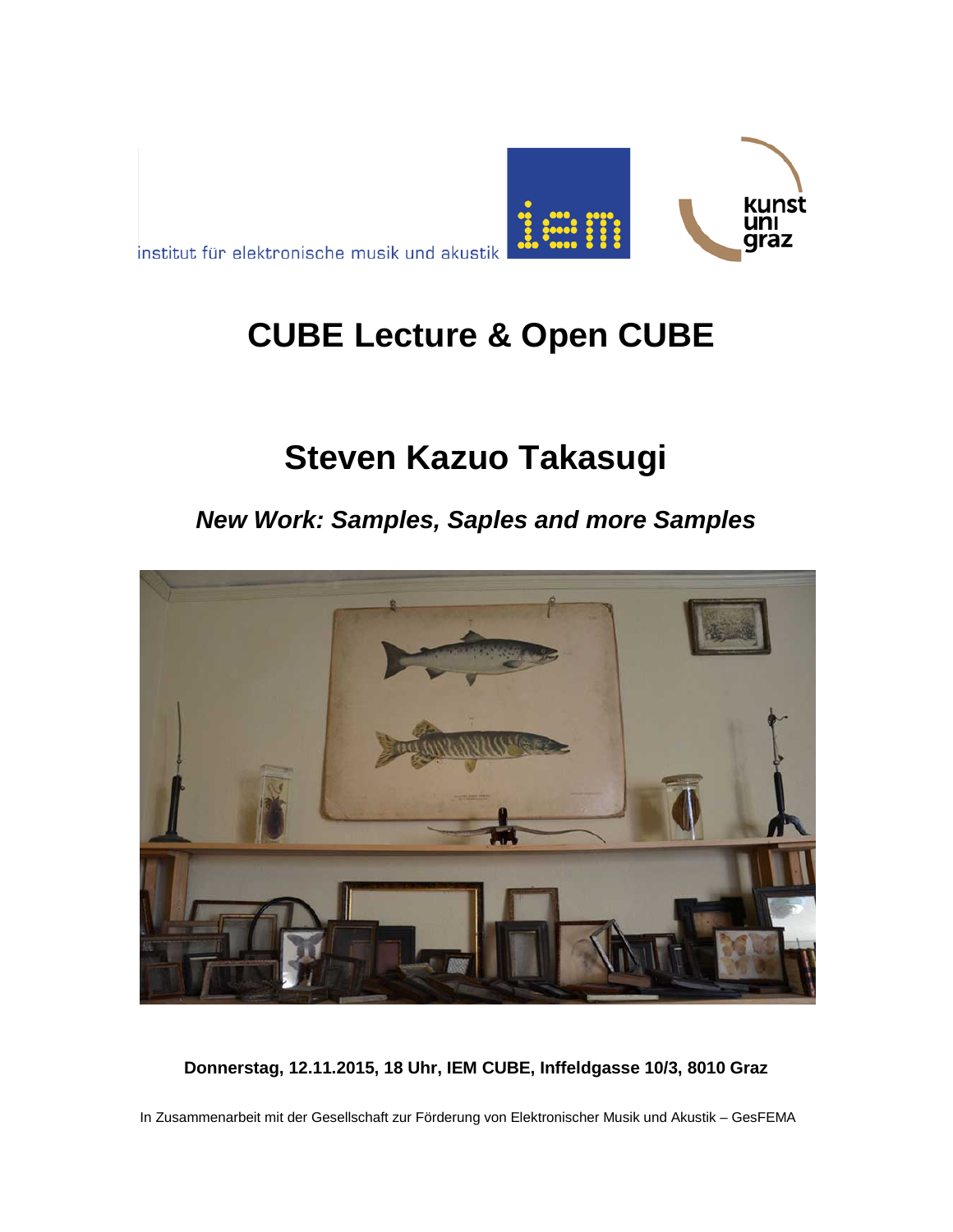#### **Steven Kazuo Takasugi**

### *New Work: Samples, Samples, and More Samples*

An Hour of Electro-Acoustic Music

preceded by a short introductory presentation followed by a question and answer discussion

The composer writes: "I have been working with recorded samples, computerassisted, algorithmic composition, and mixed-media pieces for the past 25 years. In this time, certain ideas, concepts, and metaphors have emerged, developed, yet persisted over time. The most resilient of these seem to have been derived from the medium itself, but map almost too neatly onto a composer's personality, expressive intentions, personal history, and imagination, even that which preceded composing altogether. What is the nature of this persistence and variation, and how does a composer seduce extensibility of these ideas and the media toward continual discovery and inventiveness?"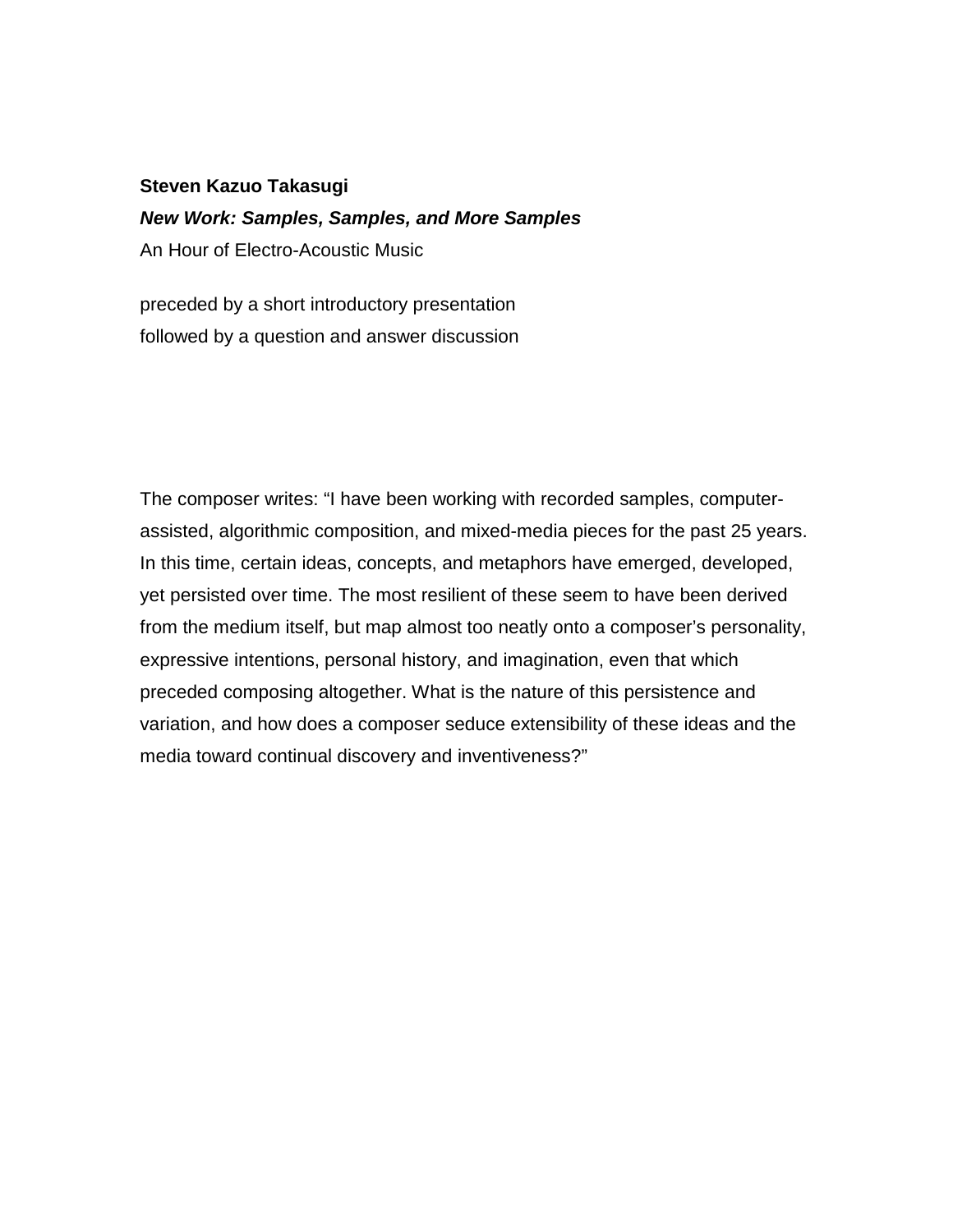#### Biography:

Steven Kazuo Takasugi, born 1960 in Los Angeles, is a composer of electroacoustic music. This involves the collecting and archiving of recorded, acoustic sound samples into large databases, each classifying thousands of individual, performed instances collected over decades of experimentation and research, mostly conducted in his private sound laboratory. These are then subjecting to computer-assisted, algorithmic composition, revised and adjusted until the resulting emergent sound phenomena, energies, and relationships reveal hidden meanings and contexts to the composer. Against this general project of fixedmedia is the addition of live performers, described as an accompanying project: "When people return…" This relationship often creates a "strange doubling" playing off the "who is doing what?" inherent with simultaneous live and recorded media: a ventriloquism effect of sorts.

Takasugi is an Associate of the Harvard Music Department and Managing Director of its Summer Composition Institute. He is currently the Riemen and Bakatel Fellow for Music at the Radcliffe Institute for Advanced Study at Harvard University, and is the recipient of awards including a John Simon Guggenheim Fellowship and a Japan Foundation Artist Residency. Takasugi is also a renowned teacher of composition associated with master classes and discussion fora in Singapore, Stuttgart, Tel Aviv, Darmstadt, and Cambridge, Massachusetts.